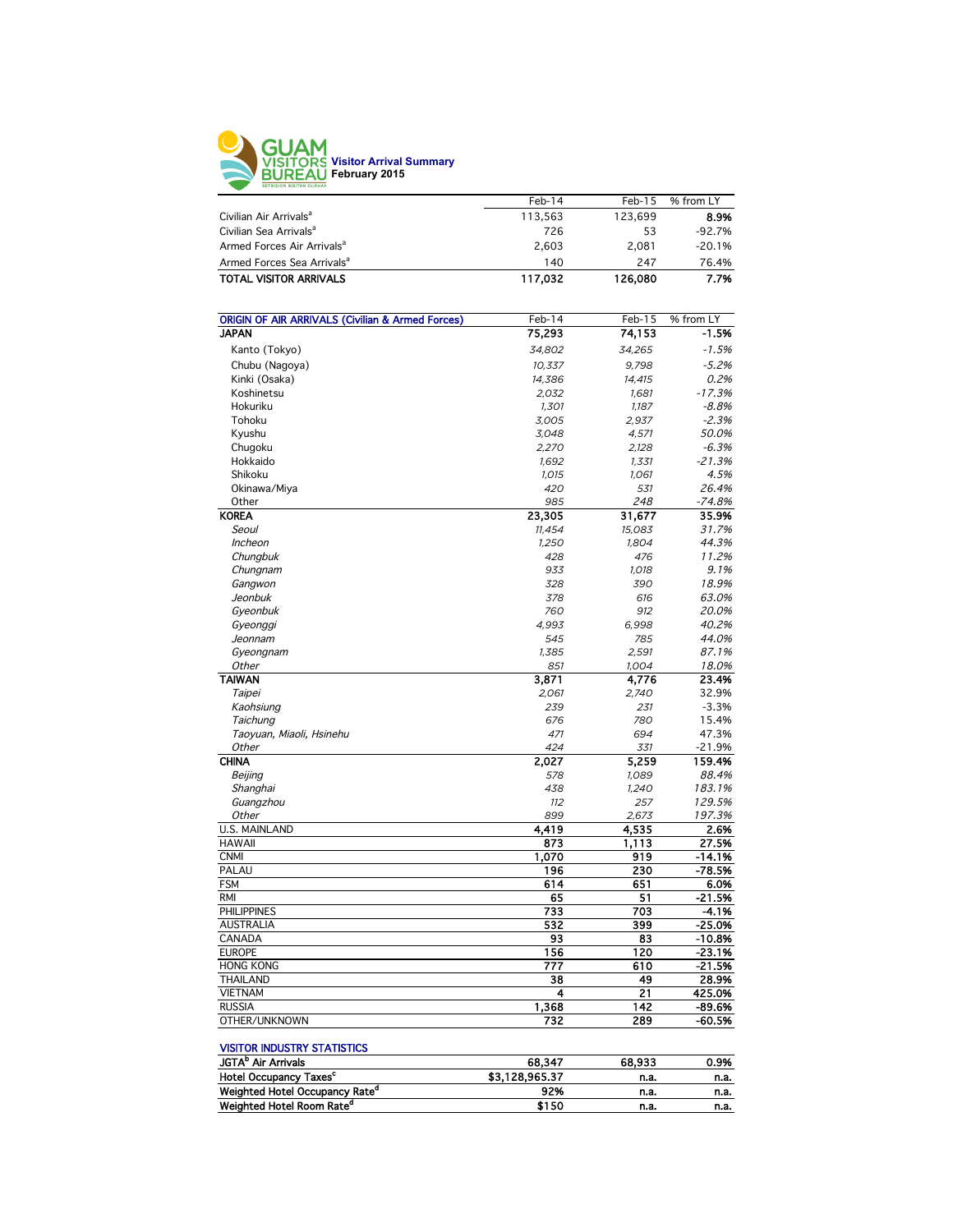**Guam Visitors Bureau February 2015 Visitor Arrival Summary Calendar Year-to-Date 2014/15 • Fiscal Year-to-Date 2014/15** 

|                                                                             | <b>CYTD 2014</b>           | <b>CYTD 2015</b>           |                   | <b>FYTD 2014</b>                         | <b>FYTD 2015</b>               |                    |
|-----------------------------------------------------------------------------|----------------------------|----------------------------|-------------------|------------------------------------------|--------------------------------|--------------------|
| Air Arrivals <sup>a</sup>                                                   | (Jan - Feb '14)<br>233,075 | (Jan - Feb '15)<br>244,052 | 4.7%              | % from LY (Oct '14 - Feb '15)<br>559,231 | (Oct '14 - Feb '15)<br>568,972 | % from LY<br>1.7%  |
| Sea Arrivals <sup>a</sup>                                                   | 1,033                      | 529                        | $-48.8%$          | 2,900                                    |                                | 91.5%              |
| <b>TOTAL VISITOR ARRIVALS</b>                                               | 234,108                    | 244,581                    | 4.5%              | 562,131                                  | 5,553<br>574,525               | 2.2%               |
|                                                                             |                            |                            |                   |                                          |                                |                    |
|                                                                             |                            |                            |                   |                                          |                                |                    |
|                                                                             | <b>CYTD 2014</b>           | <b>CYTD 2015</b>           |                   | <b>FYTD 2014</b>                         | <b>FYTD 2015</b>               |                    |
| <b>ORIGIN OF AIR ARRIVALS (Civilian &amp; Armed Forces)</b><br><b>JAPAN</b> | (Jan - Feb '14)<br>144,434 | (Jan - Feb '15)<br>139,164 | $-3.6%$           | % from LY (Oct '14 - Feb '15)<br>354,460 | (Oct '14 - Feb '15)<br>334,216 | % from LY<br>-5.7% |
| Kanto (Tokyo)                                                               | 65,298                     | 64,355                     | $-1.4%$           | 158,533                                  | 153,127                        | $-3.4%$            |
| Chubu (Nagoya)                                                              | 18,861                     | 17,806                     | $-5.6%$           | 47,270                                   | 44,590                         | $-5.7%$            |
| Kinki (Osaka)                                                               | 29,273                     | 28,508                     | $-2.6%$           | 73,887                                   | 68,844                         | $-6.8%$            |
| Koshinetsu                                                                  | 4,211                      | 3,641                      | $-13.5%$          | 11,883                                   | 9,537                          | $-19.7%$           |
| Hokuriku                                                                    | 2,211                      | 1,976                      | $-10.6%$          | 5,246                                    | 4,323                          | $-17.6%$           |
| Tohoku                                                                      | 5,966                      | 5,341                      | $-10.5%$          | 14,038                                   | 12,778                         | $-9.0%$            |
| Kyushu                                                                      | 5,310                      | 7,048                      | 32.7%             | 13,199                                   | 14,563                         | 10.3%              |
| Chugoku                                                                     | 4,220                      | 3,701                      | $-12.3%$          | 11,638                                   | 10,453                         | $-10.2%$           |
| Hokkaido                                                                    | 4,261                      | 3,484                      | $-18.2%$          | 8,182                                    | 7,455                          | $-8.9%$            |
| Shikoku                                                                     | 2,038                      | 2,012                      | $-1.3%$           | 5,089                                    | 5,173                          | 1.7%               |
| Okinawa/Miya                                                                | 775                        | 848                        | 9.4%              | 2,004                                    | 2,018                          | 0.7%               |
| Other                                                                       | 2,010                      | 444                        | $-77.9%$          | 3,491                                    | 1,355                          | $-61.2%$           |
| <b>KOREA</b>                                                                | 51,895                     | 70,522                     | 35.9%             | 119,982                                  | 153,209                        | 27.7%              |
| Seoul                                                                       | 24,816                     | 30,802                     | 24.1%             | 57,096                                   | 67,738                         | 18.6%              |
| Incheon                                                                     | 2,970                      | 4,405                      | 48.3%             | 7,338                                    | 9,776                          | 33.2%              |
| Chungbuk                                                                    | 911                        | 1,236                      | 35.7%             | 2,138                                    | 2,741                          | 28.2%              |
| Chungnam                                                                    | 1,864<br>774               | 2,670<br>1,192             | 43.2%<br>54.0%    | 4,256                                    | 5,993                          | 40.8%              |
| Gangwon<br>Jeonbuk                                                          | 923                        | 1,462                      | 58.4%             | 1,621<br>1,867                           | 2,162<br>2,645                 | 33.4%<br>41.7%     |
| Gyeonbuk                                                                    | 1,619                      | 2,492                      | 53.9%             | 4,154                                    | 5,253                          | 26.5%              |
| Gyeonggi                                                                    | 11,396                     | 15,770                     | 38.4%             | 26,778                                   | 35,542                         | 32.7%              |
| Jeonnam                                                                     | 1,295                      | 1,813                      | 40.0%             | 2,806                                    | 3,591                          | 28.0%              |
| Gyeongnam                                                                   | 3,105                      | 6,006                      | 93.4%             | 7,378                                    | 12,433                         | 68.5%              |
| Other                                                                       | 2,222                      | 2,674                      | 20.3%             | 4,550                                    | 5,335                          | 17.3%              |
| <b>TAIWAN</b>                                                               | 8,783                      | 7,378                      | $-16.0%$          | 19,707                                   | 16,514                         | $-16.2%$           |
| Taipei                                                                      | 4,759                      | 4,134                      | $-13.1%$          | 10,849                                   | 9,518                          | $-12.3%$           |
| Kaohsiung                                                                   | 590                        | 444                        | $-24.7%$          | 1,483                                    | 1,030                          | $-30.5%$           |
| Taichung                                                                    | 1,467                      | 1,274                      | $-13.2%$          | 3,458                                    | 2,826                          | $-18.3%$           |
| Taoyuan, Miaoli, Hsinehu                                                    | 1,086                      | 989                        | $-8.9%$           | 2,136                                    | 2,098                          | $-1.8%$            |
| Other                                                                       | 881                        | 537                        | $-39.0%$          | 1,781                                    | 1,042                          | $-41.5%$           |
| <b>CHINA</b>                                                                | 4,141                      | 6,255                      | 51.1%             | 6,944                                    | 10,791                         | 55.4%              |
| Beijing                                                                     | 1,130                      | 1,233                      | 9.1%              | 1,780                                    | 2,584                          | 45.2%              |
| Shanghai                                                                    | 1,077                      | 1,681                      | 56.1%             | 2,000                                    | 3,038                          | 51.9%              |
| Guangzhou                                                                   | 209                        | 316                        | 51.2%             | 437                                      | 558                            | 27.7%              |
| Other                                                                       | 1,725                      | 3,025                      | 75.4%             | 2,727                                    | 4,611                          | 69.1%              |
| U.S. MAINLAND                                                               | 8,794                      | 9,333                      | 6.1%              | 19,986                                   | 22,425                         | 12.2%              |
| <b>HAWAII</b><br><b>CNMI</b>                                                | 1,712                      | 2,183                      | 27.5%<br>$-22.8%$ | 4,334                                    | 5,517                          | 27.3%<br>$-19.0%$  |
| PALAU                                                                       | 2,412<br>362               | 1,861<br>430               | 18.8%             | 6,613<br>1,041                           | 5,357<br>1,316                 | 26.4%              |
| <b>FSM</b>                                                                  | 1,167                      | 1,380                      | 18.3%             | 3,432                                    | 3,673                          | 7.0%               |
| <b>RMI</b>                                                                  | 115                        | 110                        | $-4.3%$           | 389                                      | 312                            | $-19.8%$           |
| <b>PHILIPPINES</b>                                                          | 1,462                      | 1,430                      | $-2.2%$           | 5,050                                    | 5,355                          | 6.0%               |
| AUSTRALIA                                                                   | 865                        | 721                        | -16.6%            | 1,630                                    | 1,520                          | -6.7%              |
| CANADA                                                                      | 178                        | 190                        | 6.7%              | 595                                      | 448                            | $-24.7%$           |
| <b>EUROPE</b>                                                               | 377                        | 272                        | $-27.9%$          | 908                                      | 789                            | $-13.1%$           |
| <b>HONG KONG</b>                                                            | 1,353                      | 1,242                      | $-8.2%$           | 4,054                                    | 3,518                          | $-13.2%$           |
| <b>THAILAND</b>                                                             | 68                         | 72                         | 5.9%              | 153                                      | 141                            | -7.8%              |
| <b>VIETNAM</b>                                                              | 21                         | 26                         | 23.8%             | 46                                       | 57                             | 23.9%              |
| <b>RUSSIA</b>                                                               | 3,617                      | 840                        | $-76.8%$          | 6,920                                    | 2,145                          | $-69.0%$           |
| OTHER/UNKNOWN                                                               | 1,319                      | 643                        | $-51.3%$          | 2,987                                    | 1,669                          | $-44.1%$           |
|                                                                             |                            |                            |                   |                                          |                                |                    |
| <b>VISITOR INDUSTRY STATISTICS</b><br>JGTA <sup>b</sup> Air Arrivals        | 130,953                    | 128,599                    | $-296$            | 318,873                                  | 303,849                        | $-4.7%$            |
| Hotel Occupancy Taxes <sup>c</sup>                                          | \$6,829,861.91             | n.a.                       | n.a.              | \$13,146,827.28                          | n.a.                           | n.a.               |
| Weighted Hotel Occupancy Rate <sup>d</sup>                                  | 88%                        | n.a.                       | n.a.              | 77%                                      | n.a.                           | n.a.               |
| Weighted Hotel Room Rate <sup>d</sup>                                       | \$159                      | n.a.                       | n.a.              | \$143                                    | n.a.                           | n.a.               |

Note: CYTD is Calendar Year-to-Date and FYTD is Fiscal Year-to-Date. 2012/3 visitor arrivals may exclude Armed Forces sea arrival statistics and may not be comparable to figures last year. Visitor statistics will be updated once the data is made available. Armed Forces sea arrivals exclude HP (home ported) or MSC (military sea command) personnel. Source: °Civilian air & sea arrivals. Customs Declaration<br>Forms, Customs & Quaran Government of Guam dGuam Hotel & Restaurant Association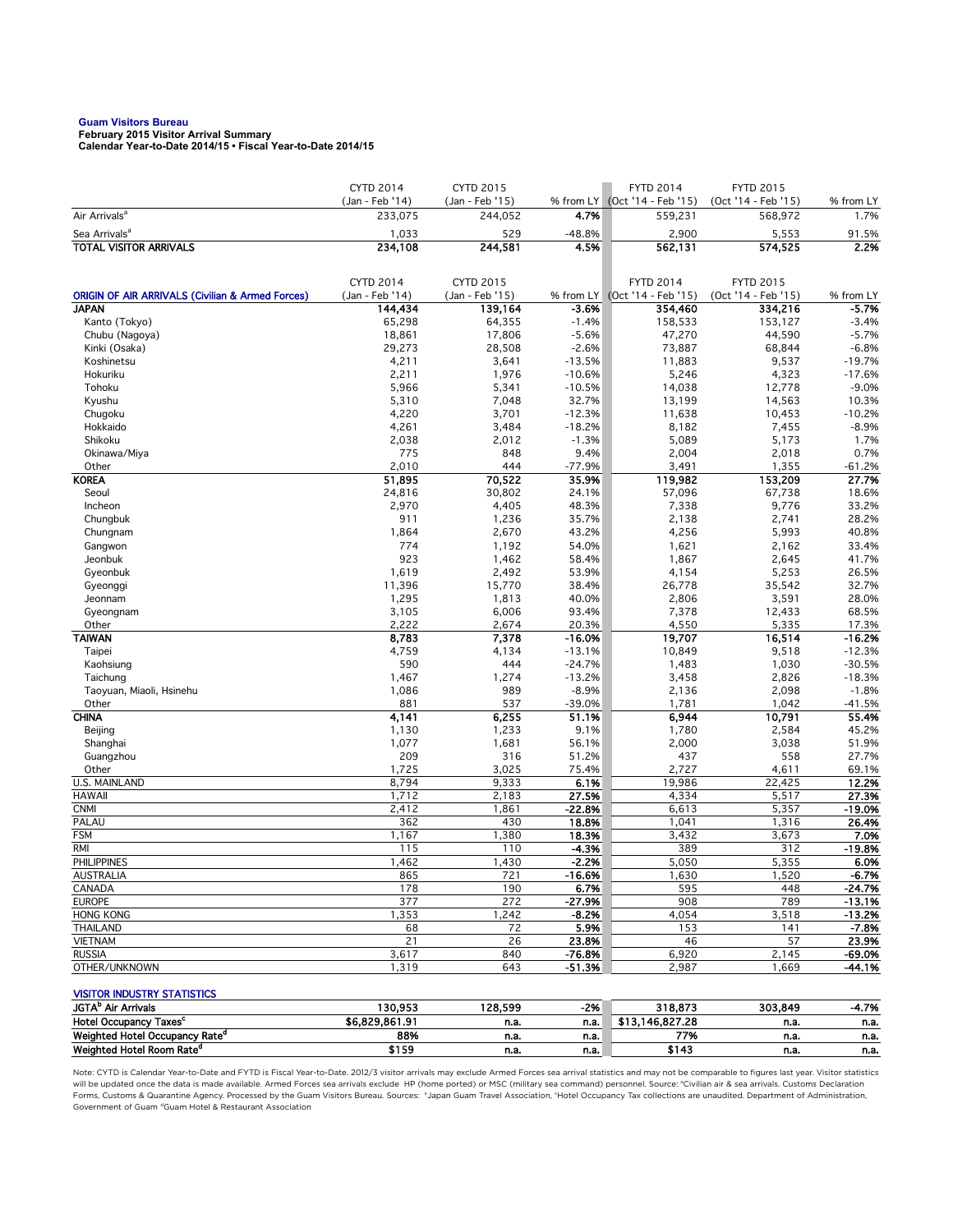

### DAILY ARRIVAL SUMMARY FEBRUARY 2015

| <b>FEBRUARY</b>       |                          | $\overline{2}$           | $\overline{3}$  | 4               | 5                        | 6.                       |                          | 8                        | 9.                       | 10              | 11                       | $12 \,$                  | 13.                      | 14 <sup>r</sup>          | 15              | 16                       | <b>Total</b>    |
|-----------------------|--------------------------|--------------------------|-----------------|-----------------|--------------------------|--------------------------|--------------------------|--------------------------|--------------------------|-----------------|--------------------------|--------------------------|--------------------------|--------------------------|-----------------|--------------------------|-----------------|
|                       | Sun                      | Mon                      | <b>Tue</b>      | Wed             | Thu                      | <b>Fri</b>               | Sat                      | Sun                      | Mon                      | Tue             | Wed                      | Thu                      | Fri                      | Sat                      | Sun             | <b>Mon</b>               |                 |
| <b>TOTAL CIV' AIR</b> | 4,107                    | 4,001                    | 3,934           | 3,693           | 4,128                    | 4,275                    | 4,142                    | 4,636                    | 4,163                    | 3,895           | 4,494                    | 4,507                    | 4,355                    | 4,330                    | 5,588           | 4,801                    | 69,049          |
| Japan                 | 2,319                    | 2,540                    | 2,707           | 2,205           | 2,256                    | 2,568                    | 2,758                    | 2,780                    | 2,769                    | 2,713           | 2,975                    | 2,504                    | 2,828                    | 2,370                    | 2,874           | 3,160                    | 42,326          |
| Korea                 | 999                      | 1,156                    | 803             | 843             | 1,240                    | .498                     | 950                      | 1,025                    | 1,086                    | 715             | 726                      | .244                     | 980                      | 1,410                    | 1,542           | 1,056                    | 17,273          |
| Taiwan                | 218                      | 2                        | 5               | 236             | 112                      | 6                        | 2                        | 310                      | $\overline{\phantom{0}}$ | 3               | 186                      | 329                      | 261                      | 4                        | 532             | 216                      | 2,422           |
| China, P.R.C.         | 182                      | 52                       | 24              | 114             | 44                       | $\overline{ }$           | 80                       | 140                      | 33                       | 59              | 310                      | 77                       | 31                       | 232                      | 337             | $\overline{72}$          | 1,794           |
| U.S. Mainland         | 175                      | 129                      | 195             | 171             | 163                      | 81                       | 157                      | 204                      | 105                      | 168             | 167                      | 145                      | 107                      | 127                      | 155             | 120                      | 2,369           |
| Hawaii)               | 84                       | $\overline{22}$          | 50              | 15              | 155                      | 24                       | 45                       | 36                       | 40                       | $\overline{35}$ | 21                       | 20                       | 23                       | $\overline{26}$          | $\overline{23}$ | 29                       | 648             |
| <b>CNMI</b>           | 16                       | 37                       | 34              | 35              | 38                       | 50                       | 34                       | 40                       | 12                       | 29              | 44                       | 31                       | 50                       | 47                       | 25              | 24                       | 546             |
| Palau                 |                          | 10                       |                 |                 | 12                       | $\overline{4}$           | 10 <sup>°</sup>          | 3                        | 12                       | 9               | 2                        | 17                       | 28                       | 6                        |                 | 12                       | 129             |
| <b>FSM</b>            | 23                       | 15                       | $\overline{35}$ | $\overline{23}$ | 39                       | 5                        | 24                       | 17                       | 13                       | 23              | $\overline{26}$          | 21                       | 5                        | 3                        | $\overline{28}$ | $\overline{52}$          | 352             |
| <b>RMI</b>            |                          |                          | 4               |                 |                          | $\overline{2}$           | 2                        | $\overline{\phantom{a}}$ | $\overline{\phantom{0}}$ | 8               |                          | 2                        |                          |                          |                 | $\overline{\phantom{0}}$ | $\overline{22}$ |
| Philippines           | 24                       | 17                       | $\overline{23}$ | 11              | $\overline{25}$          | $\overline{ }$           | 39                       | 9                        | 57                       | 91              | 13                       | 25                       | $\overline{\phantom{0}}$ | 22                       | 18              | 11                       | 399             |
| Australia             | 3                        | ⇁                        | 3               | 10              | 3                        | 8                        | $\sim$                   | 2                        | 8                        |                 | 5                        | $\overline{2}$           | 11                       | 3                        | 5               | 5                        | 75              |
| Canada                | 2                        | $\overline{\phantom{0}}$ | $\overline{2}$  | 5               |                          | 3                        | 2                        | 4                        | 3                        | 4               | 5                        | $\overline{\phantom{0}}$ | 3                        | 2                        | $\overline{ }$  |                          | 44              |
| Europe                | $\overline{\phantom{0}}$ | 6                        |                 | 11              | $\overline{3}$           | 3                        | 2                        |                          | 4                        | 6               | $\overline{A}$           | 6                        | 4                        | $\overline{4}$           |                 | 11                       | $\overline{77}$ |
| Hong Kong             | 22                       | 2                        | 15              | 3               | 16                       | 3                        | 22                       | 25                       |                          | 12              |                          | 57                       | $\sim$                   | 60                       | 20              | 8                        | 267             |
| Thailand              | 3                        |                          |                 |                 | $\overline{2}$           | $\overline{\phantom{a}}$ | $\overline{\phantom{a}}$ | $\overline{\phantom{a}}$ |                          |                 |                          | 10                       |                          |                          |                 |                          | 18              |
| Vietnam               |                          |                          |                 |                 | 2                        | $\overline{\phantom{a}}$ | $\sim$                   | $\overline{\phantom{a}}$ |                          |                 | $\overline{\phantom{0}}$ |                          | 2                        |                          |                 | $\overline{\phantom{0}}$ | 6               |
| Russia                | $12 \,$                  | $\overline{\phantom{0}}$ | 18              | 4               | 9                        | $\overline{\phantom{a}}$ | 5                        | 16                       | 6                        | 2               | 5                        | 2                        | 11                       | 10                       | 2               | $\overline{2}$           | 104             |
| Other                 | 16                       | 5                        | 14              | 5               | $\overline{\phantom{a}}$ | 6                        | 10 <sup>°</sup>          | 24                       | 13                       | 18              | 4                        | 14                       | 4                        | $\overline{\mathcal{A}}$ | 13              | 21                       | 178             |

*Note: February 2015 daily arrivals reflect Civilian Air arrivals only. Source: Guam Customs Declaration Forms, Customs & Quarantine Agency. Processed by the Guam Visitors Bureau.*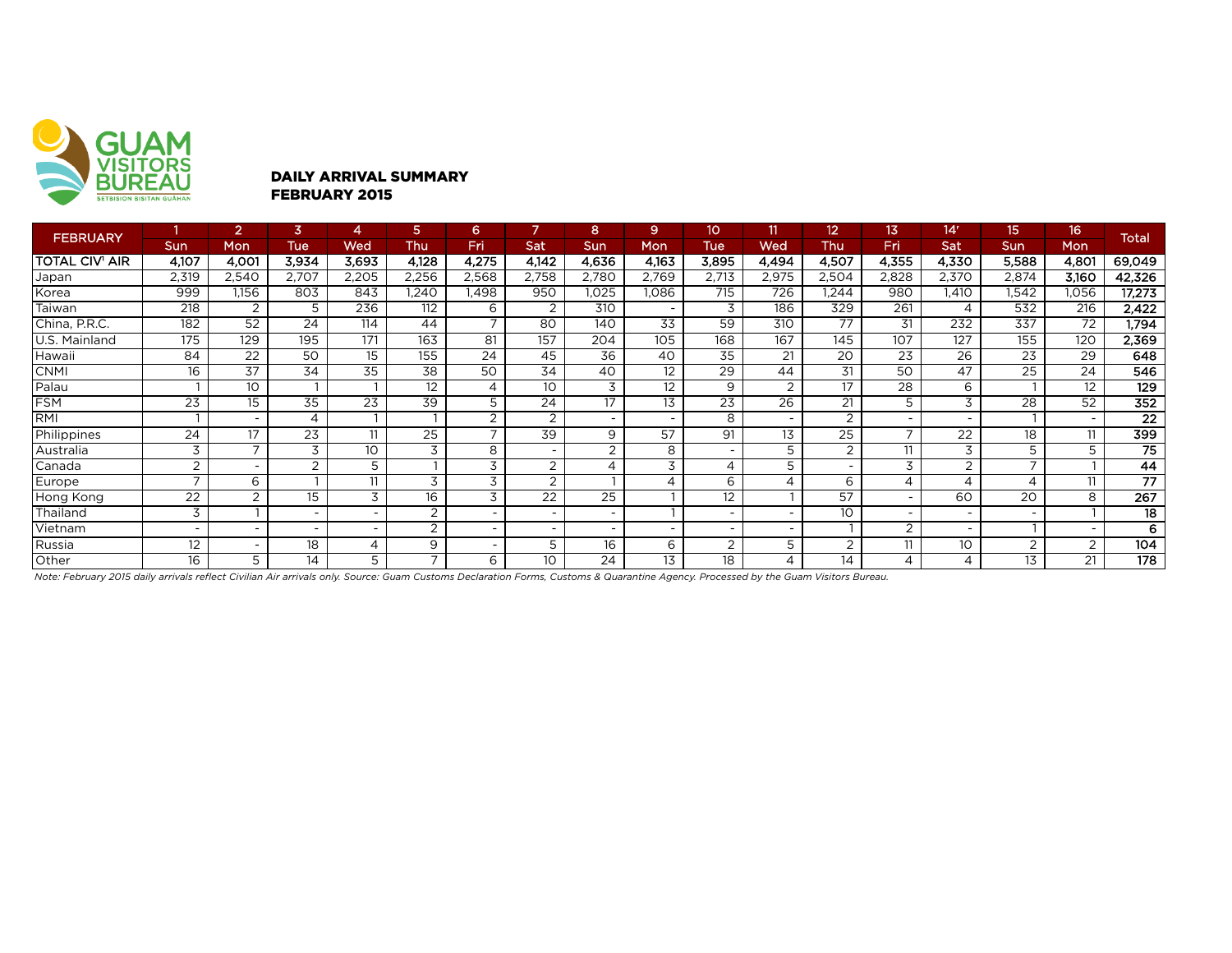

# DAILY ARRIVAL SUMMARY FEBRUARY 2015

|                       | 17              | 18                       | 19              | 20               | 21                       | 22                           | 23              | 24                       | 25               | 26                       | 27 <sup>r</sup> | 28              |                  |
|-----------------------|-----------------|--------------------------|-----------------|------------------|--------------------------|------------------------------|-----------------|--------------------------|------------------|--------------------------|-----------------|-----------------|------------------|
| <b>FEBRUARY</b>       | <b>Tue</b>      | Wed                      | Thu             | Fri              | Sat                      | Sun                          | Mon             | <b>Tue</b>               | Wed              | Thu                      | Fri             | <b>Sat</b>      | <b>Total</b>     |
| <b>TOTAL CIV' AIR</b> | 4,616           | 4,781                    | 5,252           | 4,555            | 4,655                    | 4,628                        | 4,918           | 4,484                    | 4,074            | 4,901                    | 4,155           | 3,631           | 123,699          |
| Japan                 | 2,355           | 2,401                    | 2,448           | 2,256            | 2,701                    | 2,550                        | 3,052           | 2,747                    | 2,593            | 2,738                    | 2,704           | 2,433           | 73,304           |
| Korea                 | ,230            | 1,555                    | ,520            | ,454             | 1,066                    | 914                          | ,346            | 1,059                    | 975              | I,402                    | 1,140           | 716             | 31,650           |
| Taiwan                | 314             | $\overline{227}$         | 520             | $\overline{302}$ | 9                        | $\overline{503}$             | 2               | 4                        | $\overline{221}$ | 250                      |                 |                 | 4,776            |
| China, P.R.C.         | 415             | 382                      | 328             | 357              | 493                      | 376                          | 304             | 373                      | 48               | 251                      | 39              | 95              | 5,255            |
| U.S. Mainland         | 135             | 106                      | 120             | 96               | 148                      | 123                          | 69              | 106                      | 111              | 81                       | 141             | 168             | 3,773            |
| Hawaii                | 18              | 11                       | 30              | 6                | $\overline{37}$          | 41                           | 38              | 32                       | $\overline{32}$  | 29                       | 38              | 20              | 980              |
| <b>CNMI</b>           | $\overline{37}$ | $\overline{31}$          | $\overline{34}$ | 44               | 15                       | 21                           | $\overline{20}$ | 15                       | 41               | 24                       | $\overline{38}$ | 52              | $\overline{918}$ |
| Palau                 | 4               | 5                        | $\overline{18}$ | 9                | $\overline{25}$          | 3                            | 2               | 9                        |                  | 5                        | $\overline{13}$ | 8               | 230              |
| <b>FSM</b>            | 18              | 16                       | 48              | 8                | 22                       | 20                           | 24              | 39                       | 33               | 37                       | 4               | 29              | 650              |
| RMI                   |                 | 4                        | 2               | $\overline{2}$   | 8                        | $\overline{2}$               |                 | 4                        |                  |                          |                 | 5               | $\overline{51}$  |
| Philippines           | $\overline{22}$ | $\overline{24}$          | $\overline{41}$ | 9                | 46                       | $\overline{25}$              | $\overline{18}$ | $\overline{26}$          | $\overline{13}$  | $\overline{29}$          | 14              | $\overline{33}$ | 699              |
| Australia             |                 |                          | 11              |                  | 6                        | 2                            | 12              | 3                        |                  |                          | 7               | 6               | 126              |
| Canada                |                 |                          | 8               | $\overline{2}$   | 9                        | 9                            |                 | $\overline{\phantom{a}}$ |                  | $\overline{\phantom{a}}$ | 6               | $\overline{2}$  | $\overline{83}$  |
| Europe                | 3               | $\overline{2}$           | $\overline{2}$  |                  | $\overline{ }$           | 4                            | 4               | $\overline{2}$           |                  | 4                        | 2               | 12              | $\overline{120}$ |
| Hong Kong             | 52              | 4                        | 115             |                  | $\overline{57}$          | $\overline{22}$              | 5               | 52                       |                  | 10                       |                 | 26              | 610              |
| Thailand              |                 |                          |                 |                  |                          | 3                            | 5               | 2                        |                  | 4                        |                 | $\overline{2}$  | $\overline{36}$  |
| Vietnam               |                 | $\overline{\phantom{0}}$ |                 | 3                | $\overline{\phantom{0}}$ | $\qquad \qquad \blacksquare$ | -               | $\overline{\phantom{a}}$ | $\qquad \qquad$  | 5                        | ۰               | 6               | $\overline{21}$  |
| Russia                | 6               | $\overline{2}$           |                 |                  | 3                        | $\overline{c}$               | 4               | $\overline{c}$           | 3                | 8                        |                 | 7               | $\overline{142}$ |
| Other                 | 4               | 10                       | 5               | 5                | $\overline{a}$           | 8                            | 12              | 9                        | 3                | 22                       | 7               | 10              | 275              |

*Note: February 2015 daily arrivals reflect Civilian Air arrivals only. Source: Guam Customs Declaration Forms, Customs & Quarantine Agency. Processed by the Guam Visitors Bureau.*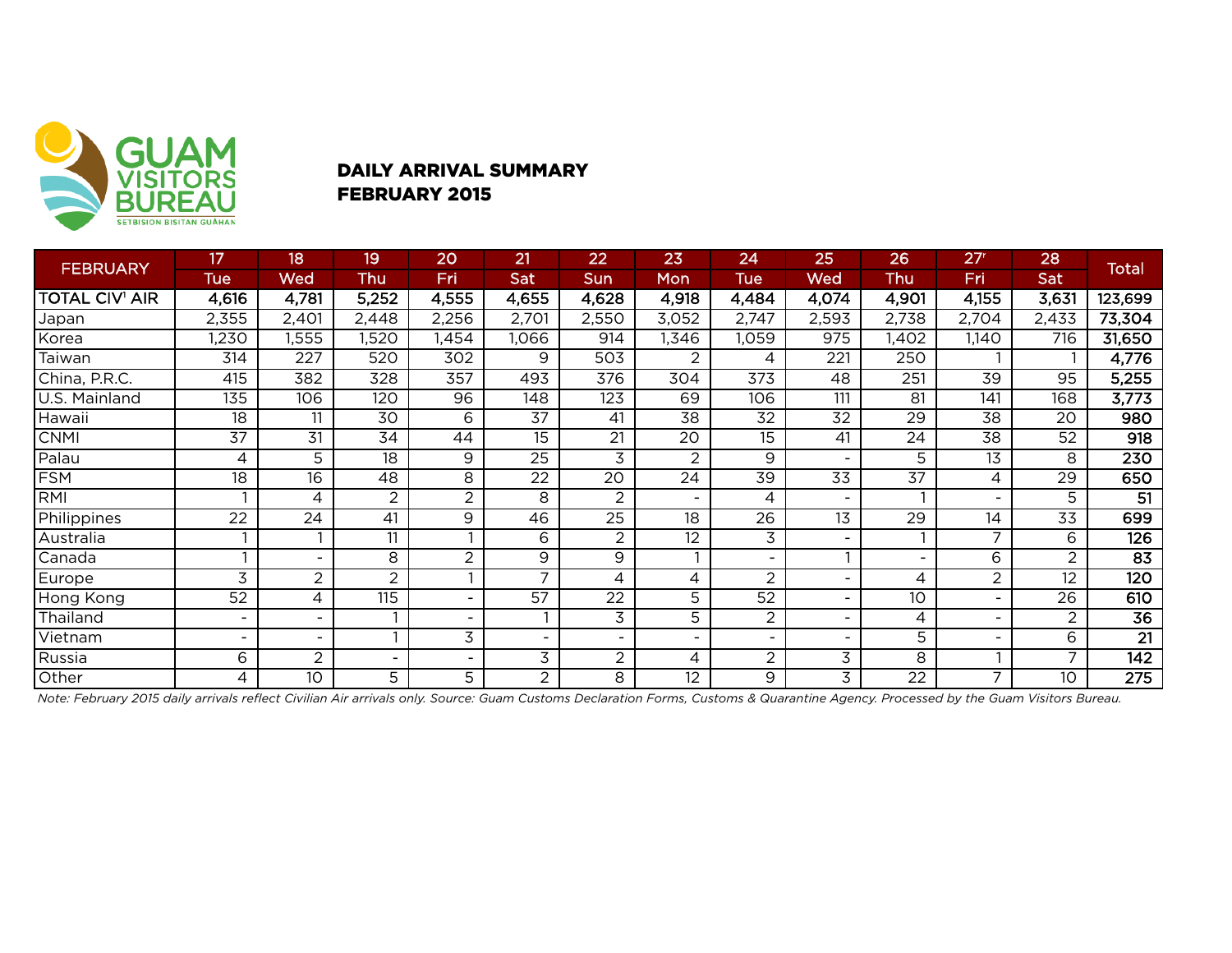

# DAILY ARRIVAL COMPARISON FEBRUARY 2015

|                 |        | 2014  |                |       | 2015  |                       | % chg from LY  |           |              |  |
|-----------------|--------|-------|----------------|-------|-------|-----------------------|----------------|-----------|--------------|--|
| <b>FEBRUARY</b> | Japan  | Other | <b>Total</b>   | Japan | Other | <b>Total</b>          | Japan          | Other     | <b>Total</b> |  |
| 1               | 2,171  | 1,959 | 4,130          | 2,319 | 1,788 | 4,107                 | 6.82%          | $-8.73%$  | $-0.56%$     |  |
| $\overline{2}$  | 1,917  | 1,828 | 3,745          | 2,540 | 1,461 | 4,001                 | 32.50%         | $-20.08%$ | 6.84%        |  |
| $\mathsf 3$     | 2,495  | 1,439 | 3,934          | 2,707 | 1,227 | 3,934                 | 8.50%          | $-14.73%$ | 0.00%        |  |
| 4               | 2,310  | 1,235 | 3,545          | 2,205 | 1,488 | 3,693                 | $-4.55%$       | 20.49%    | 4.17%        |  |
| $\overline{5}$  | 2,006  | 1,364 | 3,370          | 2,256 | 1,872 | 4,128                 | 12.46%         | 37.24%    | 22.49%       |  |
| $\overline{6}$  | 2,604  | 1,732 | 4,336          | 2,568 | 1,707 | 4,275                 | $-1.38%$       | $-1.44%$  | $-1.41%$     |  |
| $\overline{7}$  | 2,959  | 1,474 | 4,433          | 2,758 | 1,384 | 4,142                 | $-6.79%$       | $-6.11%$  | $-6.56%$     |  |
| 8               | 2,713  | 1,096 | 3,809          | 2,780 | 1,856 | 4,636                 | 2.47%          | 69.34%    | 21.71%       |  |
| 9               | 2,002  | 1,470 | 3,472          | 2,769 | 1,394 | 4,163                 | 38.31%         | $-5.17%$  | 19.90%       |  |
| 10              | 2,947  | 1,127 | 4,074          | 2,713 | 1,182 | 3,895                 | $-7.94%$       | 4.88%     | $-4.39%$     |  |
| 11              | 2,936  | 1,165 | 4,101          | 2,975 | 1,519 | 4,494                 | 1.33%          | 30.39%    | 9.58%        |  |
| 12              | 2,708  | 1,293 | 4,001          | 2,504 | 2,003 | 4,507                 | $-7.53%$       | 54.91%    | 12.65%       |  |
| 13              | 2,709  | 1,670 | 4,379          | 2,828 | 1,527 | 4,355                 | 4.39%          | $-8.56%$  | $-0.55%$     |  |
| 14              | 2,655  | 1,523 | 4,178          | 2,370 | 1,960 | 4,330                 | $-10.73%$      | 28.69%    | 3.64%        |  |
| $\overline{15}$ | 2,505  | 1,286 | 3,791          | 2,874 | 2,714 | 5,588                 | 14.73%         | 111.04%   | 47.40%       |  |
| 16              | 2,837  | 1,486 | 4,323          | 3,160 | 1,641 | 4,801                 | 11.39%         | 10.43%    | 11.06%       |  |
| 17              | 3,320  | 1,270 | 4,590          | 2,355 | 2,261 |                       | 4,616 - 29.07% | 78.03%    | 0.57%        |  |
| 18              | 2,827  | 1,096 | 3,923          | 2,401 | 2,380 | 4,781                 | $-15.07%$      | 117.15%   | 21.87%       |  |
| 19              | 2,568  | 1,248 | 3,816          | 2,448 | 2,804 | 5,252                 | $-4.67%$       | 124.68%   | 37.63%       |  |
| 20              | 2,762  | 1,594 | 4,356          | 2,256 | 2,299 | 4,555                 | $-18.32%$      | 44.23%    | 4.57%        |  |
| 21              | 2,967  | 1,358 | 4,325          | 2,701 | 1,954 | 4,655                 | $-8.97%$       | 43.89%    | 7.63%        |  |
| 22              | 2,761  | 1,282 | 4,043          | 2,550 | 2,078 | 4,628                 | $-7.64%$       | 62.09%    | 14.47%       |  |
| 23              | 2,766  | 1,532 | 4,298          | 3,052 | 1,866 | 4,918                 | 10.34%         | 21.80%    | 14.43%       |  |
| 24              | 3,047  | 1,358 | 4,405          | 2,747 | 1,737 | 4,484                 | $-9.85%$       | 27.91%    | 1.79%        |  |
| $\overline{25}$ | 2,928  | 1,134 | 4,062          | 2,593 | 1,481 | 4,074                 | $-11.44%$      | 30.60%    | 0.30%        |  |
| 26              | 2,387  | 1,266 | 3,653          | 2,738 | 2,163 | 4,901                 | 14.70%         | 70.85%    | 34.16%       |  |
| 27 <sup>r</sup> | 2,755  | 1,604 | 4,359          | 2,704 | 1,451 | 4,155                 | $-1.85%$       | $-9.54%$  | $-4.68%$     |  |
| 28              | 2,870  | 1,242 | 4,112          | 2,433 | 1,198 | 3,631                 | $-15.23%$      | $-3.54%$  | $-11.70%$    |  |
| <b>Total</b>    | 74,432 |       | 39,131 113,563 |       |       | 73,304 50,395 123,699 | $-1.52%$       | 28.79%    | 8.93%        |  |

*Note: February daily arrivals reflect "Civilian Air" arrivals only. MTD2 Month-to-Date*